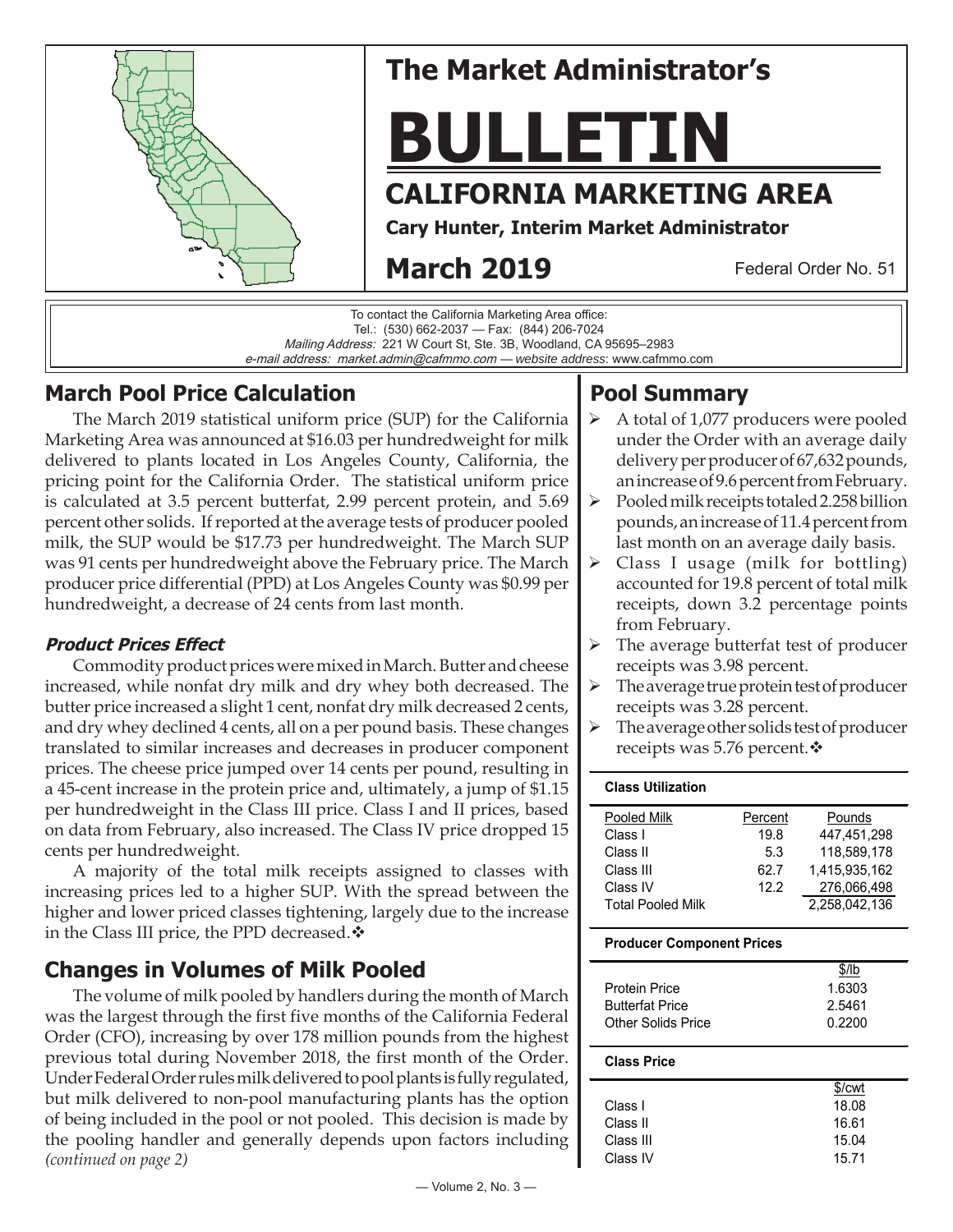## **Changes in Volumes** (continued from page 1)

the alignment of class prices, the estimated uniform price/producer price differential (PPD), what makes economic sense for the pooling handler, and compliance with the order's producer milk qualification requirements.

#### **Price Movement**

During the month of March, modest declines in nonfat dry milk prices (NFDM) led to a decline in the Class IV price. Class I, II, and III prices, however, all increased resulting in a \$0.91 cent per hundredweight increase in the statistical uniform price (SUP) above the February SUP. These pricing changes resulted in the Class IV price falling below the monthly SUP for the first time since the first month of the Order, November 2018. With



this alignment of prices, some handlers pooling milk with a Class IV utilization will receive a payment from the pool producer settlement fund of the difference between the SUP and the Class IV price. Depending upon the differential zone of the plant and the applicable SUP, it made sense for some handlers to pool milk utilized in Class IV during March. The roughly 223 million pound increase in Class IV (see chart below) is likely partially attributable to some handlers receiving a pool credit on their Class IV utilization, while all pooling handlers evaluate the pooling relationship that makes the most economic sense for their operations. In previous months when the Class IV price was above the respective month's



SUP, a much lower volume was pooled by handlers in Class IV. The decision by a handler to pool additional milk volume on the Order is subject to the producer milk provisions of the Order.

The chart above shows the relationship to class prices and the SUP through the first five months of the Order. Note the November 2018 and March 2019 price alignment where the Class IV price is below the monthly SUP. ❖

## **Class I Sales Comparison**

For the first month of 2019, Class I volume pooled on the California Order averaged 24.0 percent of total producer milk receipts. Class I usage reflects milk used for fluid drinking purposes. Data reported by pool handlers shows the breakdown by fluid milk product category each month. This data is aggregated by the Agricultural Marketing Service-Market Information Branch for all other Federal orders to create an estimate of total sales by product in the United States.

*(continued on page 3)* The table on page 3 shows the percent of total sales by category for January for the California Order compared to the U.S. estimate for January 2019 and all of 2018. For the month of January 2019, California Order sales of Class I products represented about 11 percent of the total U.S. estimated sales in January 2019. The California Order accounted for 10.4 percent of U.S. conventional milk sales in January 2019 and about 14.5 percent of U.S. organic sales.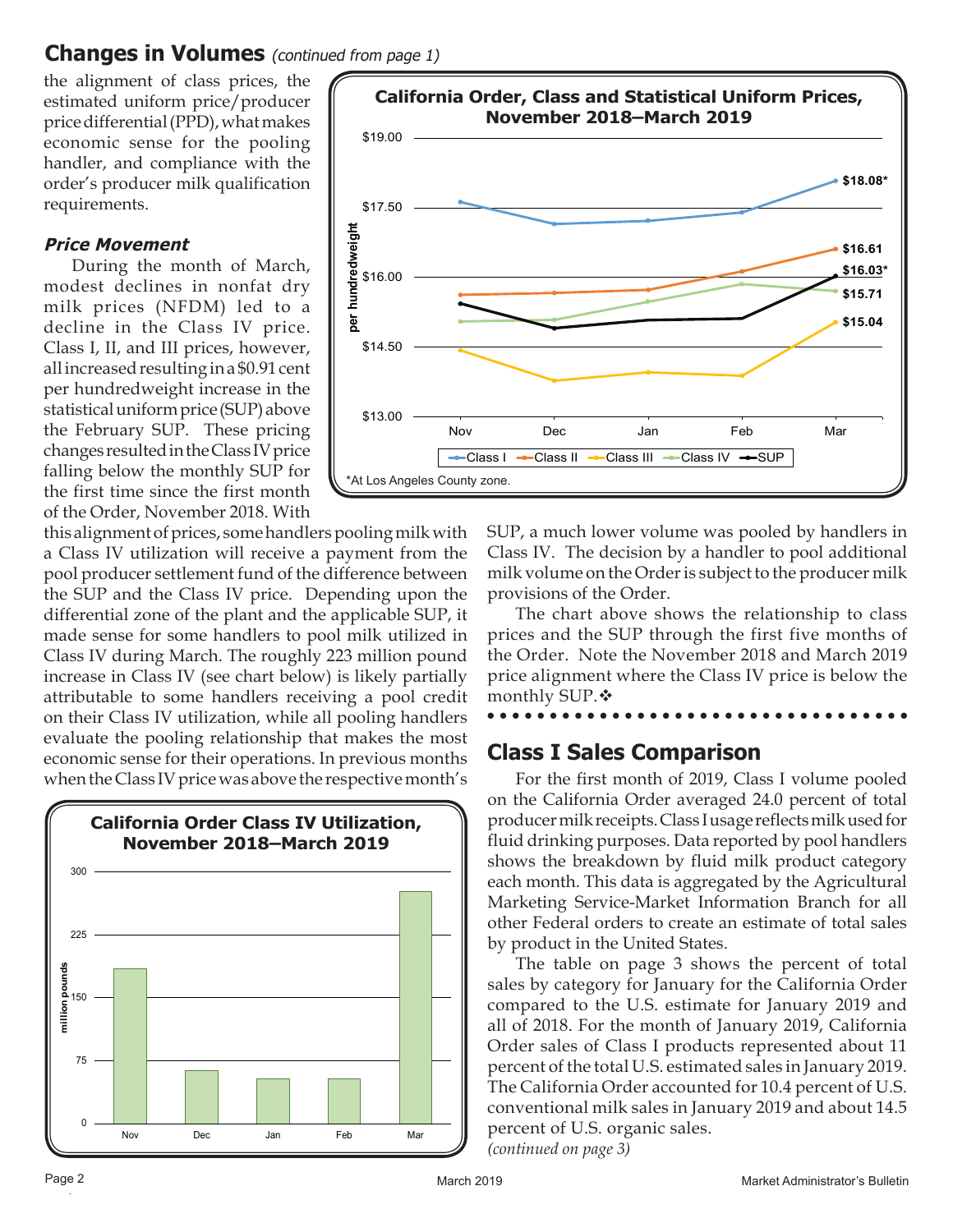#### **Class I** (continued from page 2)

As the table depicts, the California Order overall reports a similar proportion breakdown as the U.S. in all categories. The Order's whole and reduced fat milk represent slightly higher percentages than the national average, while low fat, fat free, flavored milk and drinks, and buttermilk are below the national average percentages. Organic sales represent a slightly higher percentage of all sales for the California Order compared to the U.S. estimate. Within the organic category, sales of lower fat (reduced fat, low fat, and fat free) organic milk account for a higher proportion of all organic sales, similar to the U.S. estimate.

As more data are collected for the California Order, comparisons for products in other classes will be discussed in future articles in this *Bulletin*.

#### **Comparison of Class I Products\*, California Order vs U.S. Estimated Total**

|                                              | CA Order Class I         | U.S. Estimated Sales | <b>CA Order</b> |      |  |  |
|----------------------------------------------|--------------------------|----------------------|-----------------|------|--|--|
|                                              | (percent of total sales) | % of U.S. Total      |                 |      |  |  |
| Product                                      | 2019<br>2018             |                      |                 | 2019 |  |  |
|                                              | Jan                      | Jan                  | Jan-Dec         | Jan  |  |  |
| Whole                                        | 33.5                     | 32.1                 | 31.8            | 11.0 |  |  |
| Flavored                                     | 5.6                      | 10.1                 | 9.4             | 5.9  |  |  |
| Reduced Fat                                  | 34.5                     | 30.9                 | 31.2            | 11.8 |  |  |
| Low Fat                                      | 12.1                     | 12.5                 | 12.7            | 10.2 |  |  |
| <b>Fat Free</b>                              | 6.3                      | 7.4                  | 7.9             | 9.0  |  |  |
| <b>Buttermilk</b>                            | 0.4                      | 0.8                  | 1.0             | 4.8  |  |  |
| Other                                        | 0.0                      | 0.6                  | 0.5             | 0.4  |  |  |
| Organic Whole                                | 3.6                      | 2.4                  | 2.3             | 16.0 |  |  |
| Organic Lower Fat                            | 4.0                      | 3.2                  | 3.3             | 13.4 |  |  |
| Total                                        | 100.0                    | 100.0                | 100.0           |      |  |  |
| * Data as reported by handlers at pool time. |                          |                      |                 |      |  |  |

#### **USDA Announces Available Grants**

On April 17, 2019, the USDA announced \$1.5 million in competitive grant funding is available for the Dairy Business Innovation (DBI) Initiatives, authorized through the 2018 Farm Bill. This program supports USDA's efforts to reduce risk and develop higher-value uses for dairy products, diversify farmer income through processing and marketing innovation, and encourage the use of regional milk production.

DBI Initiatives must be positioned to draw on existing dairy industry resources, including dairy farm density and farmland suitability for dairying, as well as activities conducted by dairy industry promotion

and research programs, research organizations, dairy businesses, or academic and industry stakeholders. They may serve a certain product niche, such as specialty cheese, or serve dairy businesses with dairy products derived from the milk of specific type of dairy animal, including products made from cow, sheep, and goat milk.

Applications must be submitted electronically through www.grants.com by 11:59 p.m. EST on June 17, 2019. For more information about grant eligibility, visit www.ams.usda.gov/services/grants/dbi or contact AMSGrants@USDA.gov.

|                      |                          |                     |                |                     |      | <b>Producer Price</b> | Statistical               |       |
|----------------------|--------------------------|---------------------|----------------|---------------------|------|-----------------------|---------------------------|-------|
| <b>Federal Order</b> |                          | Total Producer Milk |                | Differential#       |      | Uniform Price#*       |                           |       |
| Number               | Name                     | 2018                | 2019           | Change <sup>^</sup> | 2018 | 2019                  | 2018                      | 2019  |
|                      |                          | pounds              |                | percent             |      |                       | dollars per hundredweight |       |
|                      | Northeast                | 6,771,020,795       | 6,691,722,228  | (1.2)               | 1.34 | 2.45                  | 15.21                     | 16.75 |
| 5                    | Appalachian              | 1,502,608,205       | 1,374,233,670  | (8.5)               | N/A  | N/A                   | 16.62                     | 18.04 |
| 6                    | Florida                  | 673,746,309         | 664,315,150    | (1.4)               | N/A  | N/A                   | 18.78                     | 20.05 |
|                      | Southeast                | 1,405,745,058       | 1,278,392,358  | (9.1)               | N/A  | N/A                   | 16.96                     | 18.44 |
| 30                   | <b>Upper Midwest</b>     | 8,417,311,577       | 9,075,041,893  | 7.8                 | 0.16 | 0.29                  | 14.03                     | 14.59 |
| 32                   | Central                  | 4,184,882,132       | 4,158,269,400  | (0.6)               | 0.18 | 0.96                  | 14.05                     | 15.25 |
| 33                   | Mideast                  | 4,922,767,871       | 4,682,755,792  | (4.9)               | 0.49 | 1.45                  | 14.36                     | 15.75 |
| 51                   | California <sup>^</sup>  | N/A                 | 6,107,273,607  | N/A                 | N/A  | 1.12                  | N/A                       | 15.41 |
| 124                  | Pacific Northwest        | 2,053,898,071       | 2,128,510,483  | 3.6                 | 0.08 | 1.11                  | 13.95                     | 15.41 |
| 126                  | Southwest                | 3,408,579,307       | 3,559,251,948  | 4.4                 | 1.04 | 1.71                  | 14.91                     | 16.01 |
| 131                  | Arizona                  | 1,351,741,566       | 1,322,367,775  | (2.2)               | N/A  | N/A                   | 14.16                     | 15.85 |
|                      | All Market Total/Average | 34,692,300,891      | 41,042,134,304 | 18.3                | 0.55 | 1.30                  | 15.30                     | 16.50 |